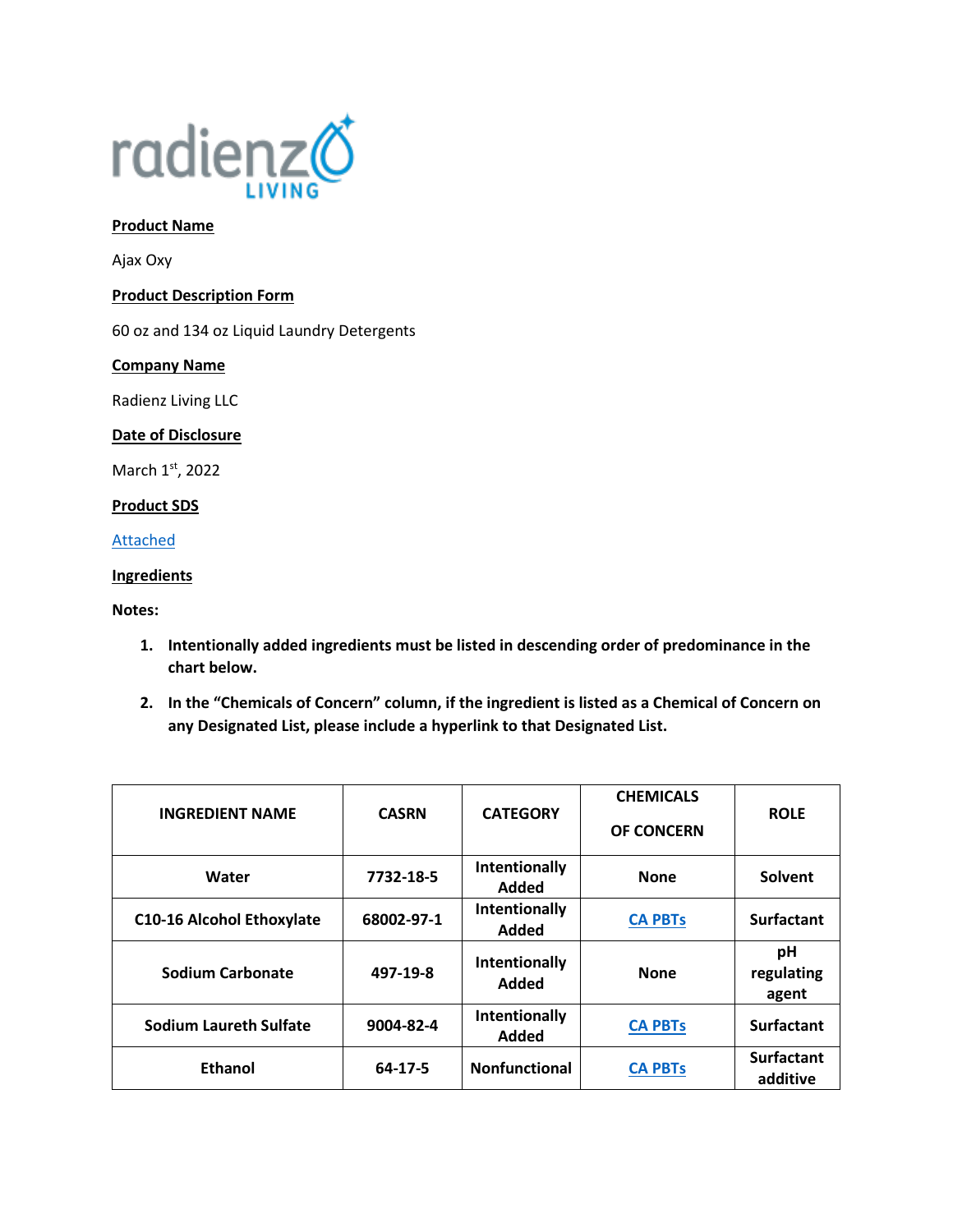| Lauramidopropylamine Oxide                            | 61792-31-2 | Intentionally<br><b>Added</b>        | <b>None</b>                            | <b>Surfactant</b>                               |
|-------------------------------------------------------|------------|--------------------------------------|----------------------------------------|-------------------------------------------------|
| Acrylic copolymer                                     | Withheld   | Intentionally<br>added               | <b>None</b>                            | <b>Viscosity</b><br><b>Adjustor</b>             |
| Myristamidopropylamine<br>Oxide                       | 67806-10-4 | Intentionally<br><b>Added</b>        | <b>None</b>                            | <b>Surfactant</b>                               |
| Limonene                                              | 5989-27-5  | Intentionally<br><b>Added</b>        | <b>EU Fragrance</b><br><b>Allergen</b> | <b>Fragrance</b>                                |
| <b>C12-15 Alcohols Ethoxylated</b>                    | 68131-39-5 | Intentionally<br><b>Added</b>        | <b>CA PBTs</b>                         | <b>Surfactant</b>                               |
| <b>Polyethylene Glycol</b><br><b>Monomethyl Ether</b> | 9004-74-4  | Intentionally<br><b>Added</b>        | <b>None</b>                            | Preservative                                    |
| <b>Butylphenyl Methylpropional</b>                    | 80-54-6    | Intentionally<br><b>Added</b>        | <b>EU Fragrance</b><br><b>Allergen</b> | <b>Fragrance</b>                                |
| <b>Hexyl Cinnamal</b>                                 | 101-86-0   | Intentionally<br><b>Added</b>        | <b>EU Fragrance</b><br><b>Allergen</b> | <b>Fragrance</b>                                |
| 2,6-Dimethyl-7-Octen-2-ol                             | 18479-58-8 | Intentionally<br>Added               | <b>None</b>                            | <b>Fragrance</b>                                |
| <b>Methyl Cedryl Ketone</b>                           | 32388-55-9 | Intentionally<br><b>Added</b>        | <b>None</b>                            | <b>Fragrance</b>                                |
| <b>Hexyl Silicylate</b>                               | 6259-76-3  | Intentionally<br><b>Added</b>        | <b>None</b>                            | <b>Fragrance</b>                                |
| 2-t-Butylcyclohexyl Acetate                           | 88-41-5    | Intentionally<br><b>Added</b>        | <b>None</b>                            | <b>Fragrance</b>                                |
| <b>Amyl Cinnamal</b>                                  | 122-40-7   | Intentionally<br><b>Added</b>        | <b>EU Fragrance</b><br><b>Allergen</b> | <b>Fragrance</b>                                |
| <b>Terpineol</b>                                      | 8000-41-7  | Intentionally<br><b>Added</b>        | <b>None</b>                            | <b>Fragrance</b>                                |
| <b>Tetramethyl</b><br>Acetyloctahydronaphthalenes     | 54465-57-2 | Intentionally<br><b>Added</b>        | <b>None</b>                            | <b>Fragrance</b>                                |
| <b>Decanal</b>                                        | 112-31-2   | <b>Intentionally</b><br><b>Added</b> | <b>None</b>                            | <b>Fragrance</b>                                |
| <b>Floral Pyranol</b>                                 | 63500-71-0 | Intentionally<br><b>Added</b>        | <b>None</b>                            | <b>Fragrance</b>                                |
| <b>Aromatic esters</b>                                | Withheld   | Intentionally<br><b>Added</b>        | <b>None</b>                            | <b>Fragrance</b>                                |
| <b>Aliphatic esters</b>                               | Withheld   | Intentionally<br><b>Added</b>        | <b>None</b>                            | <b>Fragrance</b>                                |
| <b>Sodium Carbonate Peroxide</b>                      | 15630-89-4 | Intentionally<br>Added               | <b>None</b>                            | <b>Bleaching -</b><br>Oxidixing<br><b>Agent</b> |
| <b>PEG-10</b>                                         | 25322-68-3 | Intentionally<br><b>Added</b>        | <b>CA PBTs</b>                         | <b>Preservative</b>                             |
| Methylisothiazolinone                                 | 2682-20-4  | Intentionally<br><b>Added</b>        | <b>None</b>                            | <b>Preservative</b>                             |
| Octylisothiazolinone                                  | 26530-20-1 | Intentionally<br><b>Added</b>        | <b>None</b>                            | <b>Preservative</b>                             |